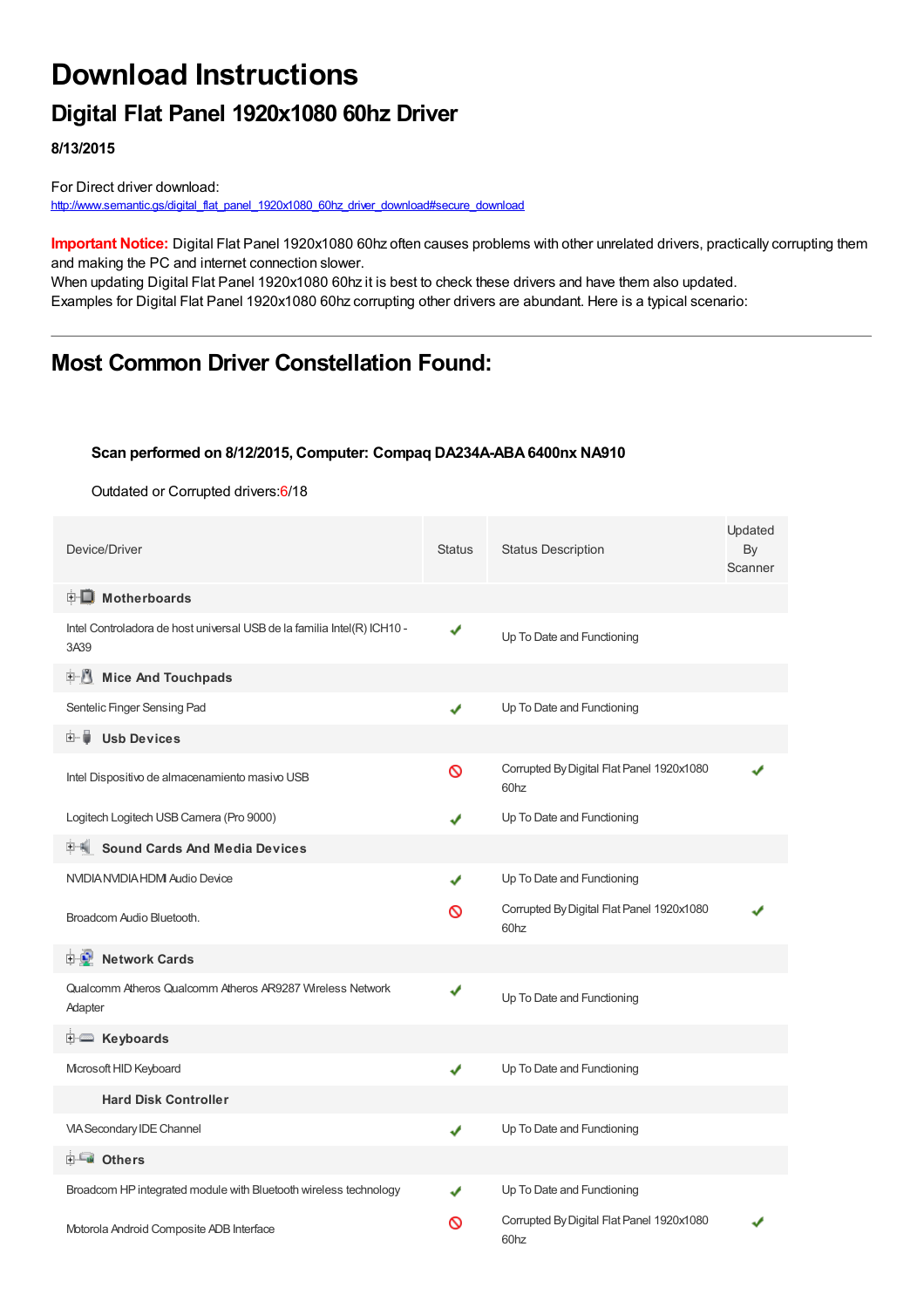| Point Grey Research OHCI-konformer Texas Instruments 1394-<br>Hostcontroller | ✔ | Up To Date and Functioning                                    |  |
|------------------------------------------------------------------------------|---|---------------------------------------------------------------|--|
| <b>D</b> Cameras, Webcams And Scanners                                       |   |                                                               |  |
| Canon CanoScan LiDE 110                                                      | J | Up To Date and Functioning                                    |  |
| Video Cards                                                                  |   |                                                               |  |
| ATI RADEON X600 Series Secondary (Mcrosoft Corporation - WDDM)               |   | Outdated                                                      |  |
| <b>E</b> Input Devices                                                       |   |                                                               |  |
| Sony Sony Firmware Extension Parser Device                                   |   | Up To Date and Functioning                                    |  |
| <b>E-T</b> Port Devices                                                      |   |                                                               |  |
| <b>ONDA ONDA USB Enumerator For AT Device</b>                                |   | Outdated                                                      |  |
| <b>D</b> Monitors                                                            |   |                                                               |  |
| Sony Digital Flat Panel (1024x768)                                           | ✔ | Up To Date and Functioning                                    |  |
| <b>E-6</b> Mobile Phones And Portable Devices                                |   |                                                               |  |
| <b>Acer NOKIA</b>                                                            | ര | Corrupted By Digital Flat Panel 1920x1080<br>60 <sub>hz</sub> |  |

## **Digital Flat Panel 1920x1080 60hz Driver Models:**

| <b>Driver Model</b>                                | <b>Original</b><br><b>Upload Date</b> | Last<br><b>Modification</b> | <b>Driver File</b>                                                                 | <b>File</b><br><b>Size</b> | <b>Most Compatible</b><br><b>Computer Model</b>          | <b>Availabilty</b><br><b>To Scanner</b> |
|----------------------------------------------------|---------------------------------------|-----------------------------|------------------------------------------------------------------------------------|----------------------------|----------------------------------------------------------|-----------------------------------------|
| Digital Flat Panel 1920x1080<br>60hz 2.12088       | 8/15/2014                             | 8/7/2015                    | digital_flat_panel_1920x1080_60hz-<br>2.12088.exe                                  | 75kb                       | <b>Packard Bell</b><br><b>EASYNOTE MX52-B-</b><br>551NC, |                                         |
| Digital Flat Panel 1920x1080<br>60hz 1.131.11.11.1 | 1/30/2015                             | 8/7/2015                    | jkkwb-1.131.11.11.1.exe                                                            |                            | 171kb IBM26450BH,                                        |                                         |
| Digital Flat Panel 1920x1080<br>60hz 82867         | 8/29/2014                             | 8/9/2015                    | digital_flat_panel_1920x1080_60hz-<br>78kb Sony SVS13A17GBB,<br>82867.exe          |                            |                                                          |                                         |
| Digital Flat Panel 1920x1080<br>60hz 821.192       | 9/28/2014                             | 8/9/2015                    | digital_flat_panel_1920x1080_60hz-<br>54kb Samsung SQ45S70S,<br>821.192.exe        |                            |                                                          |                                         |
| Digital Flat Panel 1920x1080<br>60hz 20281.1       | 12/3/2014                             | 8/6/2015                    | digital_flat_panel_1920x1080_60hz-<br>157kb Sony VGN-SZ38TP_C,<br>20281.1.exe      |                            |                                                          | ✔                                       |
| Digital Flat Panel 1920x1080<br>60hz 1.12202       | 8/24/2014                             | 8/10/2015                   | digital_flat_panel_1920x1080_60hz-<br>112kb Fujitsu ESPRIMO E5916,<br>1.12202.exe  |                            |                                                          |                                         |
| Digital Flat Panel 1920x1080<br>60hz Y41.12.178    | 7/29/2014                             | 8/5/2015                    | digital_flat_panel_1920x1080_60hz-<br>119kb HPPavilion dv2854ca,<br>y41.12.178.exe |                            |                                                          | ✔                                       |
| Digital Flat Panel 1920x1080<br>60hz U31.190       | 11/28/2014                            | 8/4/2015                    | ymxfksy-u31.190.exe                                                                |                            | 177kb Sony VPOEG26EG,                                    | ✔                                       |
| Digital Flat Panel 1920x1080<br>60hz 2.12679       | 1/31/2015                             | 8/9/2015                    | digital_flat_panel_1920x1080_60hz-130kb IBM622351U,<br>2.12679.exe                 |                            |                                                          | ✔                                       |
| Digital Flat Panel 1920x1080<br>60hz 1.101.12      | 10/5/2014                             | 8/7/2015                    | digital_flat_panel_1920x1080_60hz-<br>96kb IBM187134M<br>1.101.12.exe              |                            |                                                          |                                         |
| Digital Flat Panel 1920x1080<br>60hz H32622.1      | 11/13/2014                            | 8/3/2015                    | digital_flat_panel_1920x1080_60hz-159kb<br>h32622.1.exe                            |                            | T-Systems T-Systems PC<br>P <sub>4</sub> P <sub>E</sub>  |                                         |
| Digital Flat Panel 1920x1080<br>60hz 2.13732.1     | 8/14/2014                             | 8/4/2015                    | digital_flat_panel_1920x1080_60hz-170kb<br>2.13732.1.exe                           |                            | Panasonic CF-<br>W8GWEZFN2,                              |                                         |
| Digital Flat Panel 1920x1080<br>60hz 43601.1       | 7/31/2014                             | 8/2/2015                    | digital_flat_panel_1920x1080_60hz-<br>35kb Sony PCV-RZ502P,<br>43601.1.exe         |                            |                                                          |                                         |
| Digital Flat Panel 1920x1080<br>60hz M3361.17      | 8/15/2014                             | 8/3/2015                    | digital_flat_panel_1920x1080_60hz-<br>147kb Sony VGN-AW190Y,<br>m3361.17.exe       |                            |                                                          |                                         |
| Digital Flat Panel 1920x1080<br>60hz 31.131.14     | 10/28/2014                            | 8/8/2015                    | digital_flat_panel_1920x1080_60hz-<br>77kb TriGemAVERATEC,<br>31.131.14.exe        |                            |                                                          |                                         |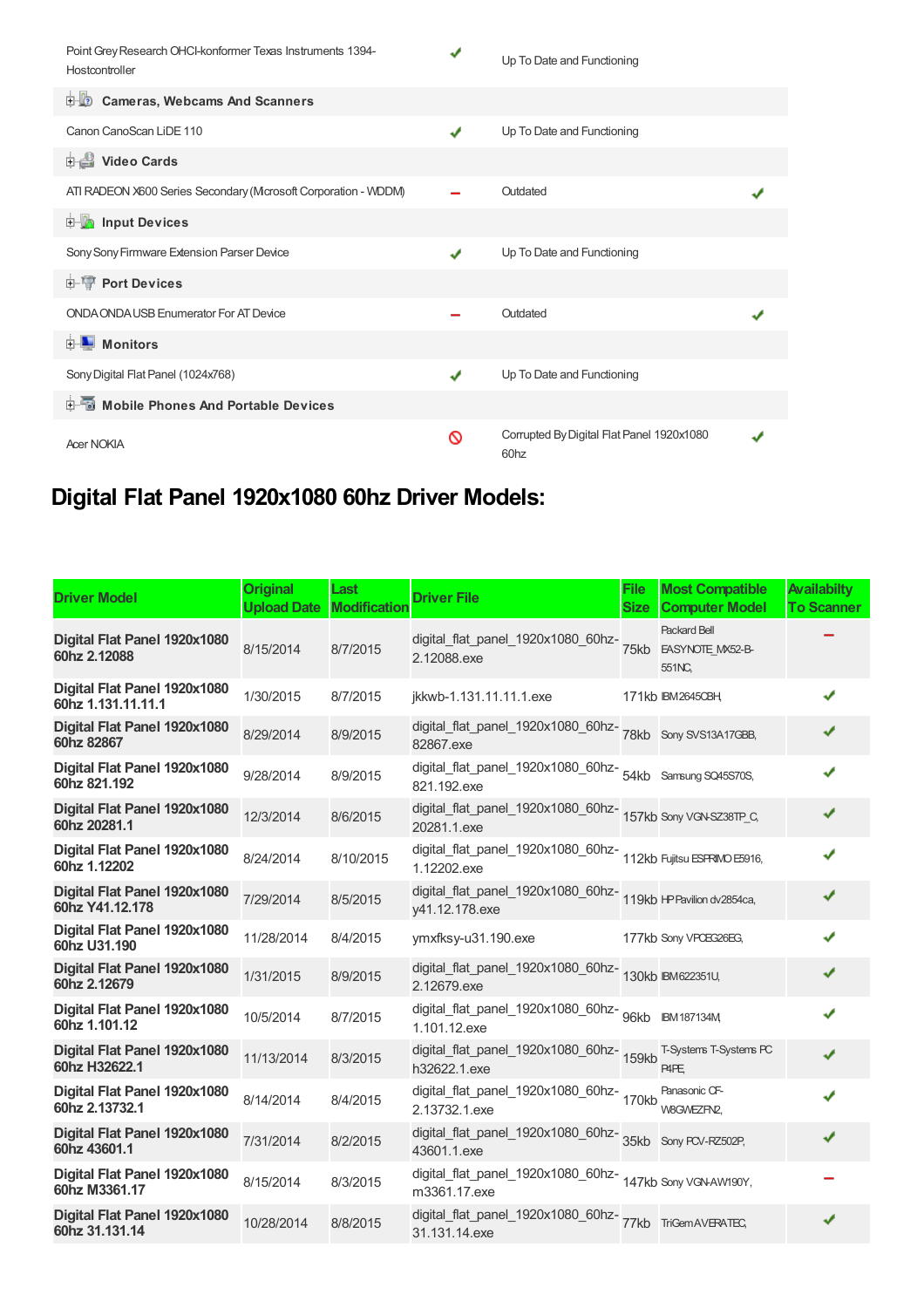| Digital Flat Panel 1920x1080<br>60hz D71.1089    | 1/7/2015   | 8/10/2015 | digital_flat_panel_1920x1080_60hz-41kb Packard Bell PBIPGX,<br>d71.1089.exe           |       |                                       |   |  |
|--------------------------------------------------|------------|-----------|---------------------------------------------------------------------------------------|-------|---------------------------------------|---|--|
| Digital Flat Panel 1920x1080<br>60hz 43071.1     | 8/21/2014  | 8/4/2015  | w-43071.1.exe                                                                         |       | 188kb HPHP510 Notebook PC,            | ✔ |  |
| Digital Flat Panel 1920x1080<br>60hz 2.10093     | 12/25/2014 | 8/2/2015  | digital_flat_panel_1920x1080_60hz-80kb IBMRazo,<br>2.10093.exe                        |       |                                       | ✔ |  |
| Digital Flat Panel 1920x1080<br>60hz 82700       | 10/23/2014 | 8/6/2015  | digital_flat_panel_1920x1080_60hz-<br>184kb Gateway P-7803h,<br>82700.exe             |       |                                       | ✔ |  |
| Digital Flat Panel 1920x1080<br>60hz 43444       | 11/6/2014  | 8/6/2015  | digital_flat_panel_1920x1080_60hz-<br>103kb Sony VGN-TZ250N<br>43444.exe              |       |                                       | J |  |
| Digital Flat Panel 1920x1080<br>60hz V31.1406    | 9/21/2014  | 8/8/2015  | digital_flat_panel_1920x1080_60hz-<br>88kb    Panasonic CF-19LCRDX6B,<br>v31.1406.exe |       |                                       | ✔ |  |
| Digital Flat Panel 1920x1080<br>60hz 82968       | 7/29/2014  | 8/5/2015  | digital_flat_panel_1920x1080_60hz-<br>189kb WFROWV52B55-0007,<br>82968.exe            |       |                                       | J |  |
| Digital Flat Panel 1920x1080<br>60hz A81.11.176  | 11/18/2014 | 8/7/2015  | digital_flat_panel_1920x1080_60hz-174kb HPResario V2000,<br>a81.11.176.exe            |       |                                       | ✔ |  |
| Digital Flat Panel 1920x1080<br>60hz P1.121.122  | 10/25/2014 | 8/9/2015  | do<br>digital_flat_panel_1920x1080_60hz-<br>157kb SR1625NXN4541,                      |       | Compaq ER100AA-ABA                    | ✔ |  |
| Digital Flat Panel 1920x1080<br>60hz 30460       | 9/16/2014  | 8/8/2015  | digital_flat_panel_1920x1080_60hz-<br>170kb Olidata IPMP-GSH57,<br>30460.exe          |       |                                       | ✔ |  |
| Digital Flat Panel 1920x1080<br>60hz 601.162.1   | 2/2/2015   | 8/3/2015  | digital_flat_panel_1920x1080_60hz-<br>176kb Lenovo 6066W8R<br>601.162.1.exe           |       |                                       | ✔ |  |
| Digital Flat Panel 1920x1080<br>60hz D61.1369    | 12/23/2014 | 8/6/2015  | digital_flat_panel_1920x1080_60hz-<br>199kb HPHPE-550be,<br>d61.1369.exe              |       |                                       |   |  |
| Digital Flat Panel 1920x1080<br>60hz 83082.1     | 8/9/2014   | 8/10/2015 | digital_flat_panel_1920x1080_60hz-<br>210kb Gateway DX4710-UB801A,<br>83082.1.exe     |       |                                       | J |  |
| Digital Flat Panel 1920x1080<br>60hz 2.121.12.18 | 10/17/2014 | 8/5/2015  | digital_flat_panel_1920x1080_60hz-<br>87kb LGLM50-34GB,<br>2.121.12.18.exe            |       |                                       | ✔ |  |
| Digital Flat Panel 1920x1080<br>60hz 40293       | 9/20/2014  | 8/6/2015  | umllvgj-40293.exe                                                                     | 192kb | Toshiba SATELLITE C855-<br>1X3.       | ✔ |  |
| Digital Flat Panel 1920x1080<br>60hz N30634      | 11/28/2014 | 8/4/2015  | tekaw-n30634.exe                                                                      |       | 55kb Fujitsu FMVA42EWKS,              | ✔ |  |
| Digital Flat Panel 1920x1080<br>60hz 1.13872     | 9/19/2014  | 8/10/2015 | digital_flat_panel_1920x1080_60hz-g7kb HPS5680es,<br>1.13872.exe                      |       |                                       | J |  |
| Digital Flat Panel 1920x1080<br>60hz 1.10208     | 9/4/2014   | 8/8/2015  | cwfjfjk-1.10208.exe                                                                   |       | 96kb LG RD510-L.ADV3E8,               | ✔ |  |
| Digital Flat Panel 1920x1080<br>60hz 61.1446     | 8/29/2014  | 8/3/2015  | tiivzcd-61.1446.exe                                                                   | 45kb  | Compaq GO662AA-ABA<br><b>SR5113VM</b> | J |  |
| Digital Flat Panel 1920x1080<br>60hz 62831.1     | 12/27/2014 | 8/8/2015  | digital_flat_panel_1920x1080_60hz-<br>141kb Intel DB43LD,<br>62831.1.exe              |       |                                       | ✔ |  |

### **Typical Driver constellation for scanned computers:**

#### **Data derived from 1054 scans made on these 582 computers from 11/18/2014 to 7/31/2015:**

Compaq EG215AA-ABG SR1660AN AN540, HP AZ205AAR-ABA p6300z, HP 23-b232e, Panasonic CF-S8HYEDPS, Toshiba SATELLITE C660-1VR, Compaq VS459AA-ABECQ5211ES,HPHPPavilion 15 Notebook PC, Acer Aspire 3810TZG,HPG5360fr-m, Toshiba Dynabook T350/56AB,HPHPE-420f, IBM2374WF2,HCL Infosystems IGL 1701CT, LGB70PS.AR38B3E, SAMSUN305U1A/305U1A,HPPresario 2500,Compaq PW505AA-ABASR1410NXNA520,Compaq DC477A-ABAS3100NXNA111, Gateway GT5418E, Gateway DX4870-UB2C, Sony PCG-GRT896SP, Acer Aspire 9810, HP HP Compaq nx7300, Olidata OLIDATA, Compaq Presario 6330CA, Toshiba Dynabook T552/36HRJ, HP P9879A-ABG 713a, NEC PC-VY16AEDAWFL2, LG P1-P7200M, Sony VGNFW590GAB, Sony SVF15N1B4E, HP HP EliteBook 6930p Notebook PC, HP HP Compaq 6710s, NEC PC-MY26XHZE1, Acer TravelMate 8531, Dell Vostro 1450, RadiSys C2SBM, Sony SVE1113M1RW, HP FL399AA-ABZ m9495it, Compaq PW783AA-ACJ SR1425IL FD440, ASUS BP6260, SAMSUN SX20S, Epson Endeavor NT350, Sony VGN-TZ31XN\_B, HP 23-b232e, HP HP Touchsmart 300-1120, Intel LC-92T10, Toshiba Dynabook Satellite T42 240E/5W, Toshiba SATELLITE C50-A-1HX, Acer Aspire 1825, Sony VGC-JS15G\_S, Toshiba Dynabook C7212CMHN, Sony VGN-CS26G\_R, Mio N890, MDGComputers Prism Vx7500VTi,QUANMAXWB1, LGV960-UH50K,OEGStone DQ67OW, Packard Bell SPIRIT3000, I.C.SOlivetti MK510, Apple IMac5, 1, HP D7219A-ABA 555Y, LG R490-K.AFE3BZ, Sony VGN-A197VP, HP HP Compaq 6000 Pro MT PC, IBMIBM System x3650 -[7979BJU, Sony VGX-TP1E, Sony VGN-NS38M\_W, HP HP Compaq 2710p, HP HP Pavilion dv9600 Notebook PC, Panasonic CF-19KDRC66M, Lenovo 4236SUS, Gateway E4252, Systemax Si X58 Game, Toshiba SATELLITEL870-150, Transource RoadRunner NB-IH15G, SonyVPCF13BFX, LGA510-U.AESGE2, SonySVE14117ECW, Toshiba Dynabook T552/47FKD, Lenovo ThinkCentre M58p, SonyVGN-FE18GP, Toshiba SATELLITEPROL770-12P, Toshiba SATELLITEC55-A-16Z,HPHPCompaq nx7300, Fujitsu D2179-R1, LG Z20NQ.AS57B2E, Lenovo 6457WK5, HP HP 620, Clevo P15xEMx, Panasonic CF-W8GWEZFN2, Compaq BK129AA-AB4 CQ3230L, Panasonic CF-SX2JE4DS, NEC PC-VJ24LLNVHT8B, NEC PC-VN770JS3EB, NEC RND51078695, HP Presario C500, HP T3735tr-AB8 RR879AA, IBM ThinkCentre M52, Panasonic CF-30CASCZBM, Lenovo ThinkStation D30, AOpen MP65, HP PX635AA-ABU t3040.uk, IBM8113VW1, Compaq FZ090AA-ABF SR5605FR, HP Hp workstation xw6000, Fujitsu LifeBook T5010, Fujitsu FMVCE70J7, IBM26523CU, Fujitsu FMVNFB60K, Toshiba SATELLITEL775-13T, SonyVGX-TP1DTV, SonyVGN-CS26G\_P, BenQ Joybook A52, Packard Bell IMEDIAD9351 AIO, Intel S3420GPV, SeanixC3V,HPD1290se-ABSPS353AA, Viglen D915GUX, Toshiba SATELLITEC850D-117, Lenovo ThinkPad T61, Mustek KDZ68DBM, WIPROWIV37455-0863, Lenovo 6463WSS, Packard Bell ISTARTB4005, ECSBAT-I, ASUSET2400IGTS-H61, SystemaxCharityPC 2010, ARLTComputer ProdukteQuattro Power StationGTX550 SNB, Lenovo 20AY001DMD,HITACHI FLORA330 DG5,HPHPCompaq nx6120, IBM2389QU2, IBM ThinkPad R32,GatewayGatewayM460, SAMSUNNC10, IBMIBMSystem X3100 M4 -[2582Z6H, Packard Bell IMEDIAD3013, Acer TM7520, Lenovo ThinkStation E31,HP GX609AAR-ABAm9160f, Acer Veriton M688G, Lenovo ThinkCentre A57, NEC PC-MY30AEZ77, Packard Bell EasyNote LX86, Akerstroms Tx700, HP PS414AA-AB5 W1268HK, Shuttle Shuttle System, HPHP Compaq nc6320, HP PL494AA-ABHt760.be, Lenovo 7373W5P, Sony VGN-NS38M S, TCL N700, Packard Bell IXTREME 6238, LG R580-U.ARD5WT, Toshiba PORTEGE A600, HP P6-2006es, AT TRILINE PROFI I48, Lenovo 20B6CTO1WW, Acer TravelMate 8372, HP HP ProBook 6540b,